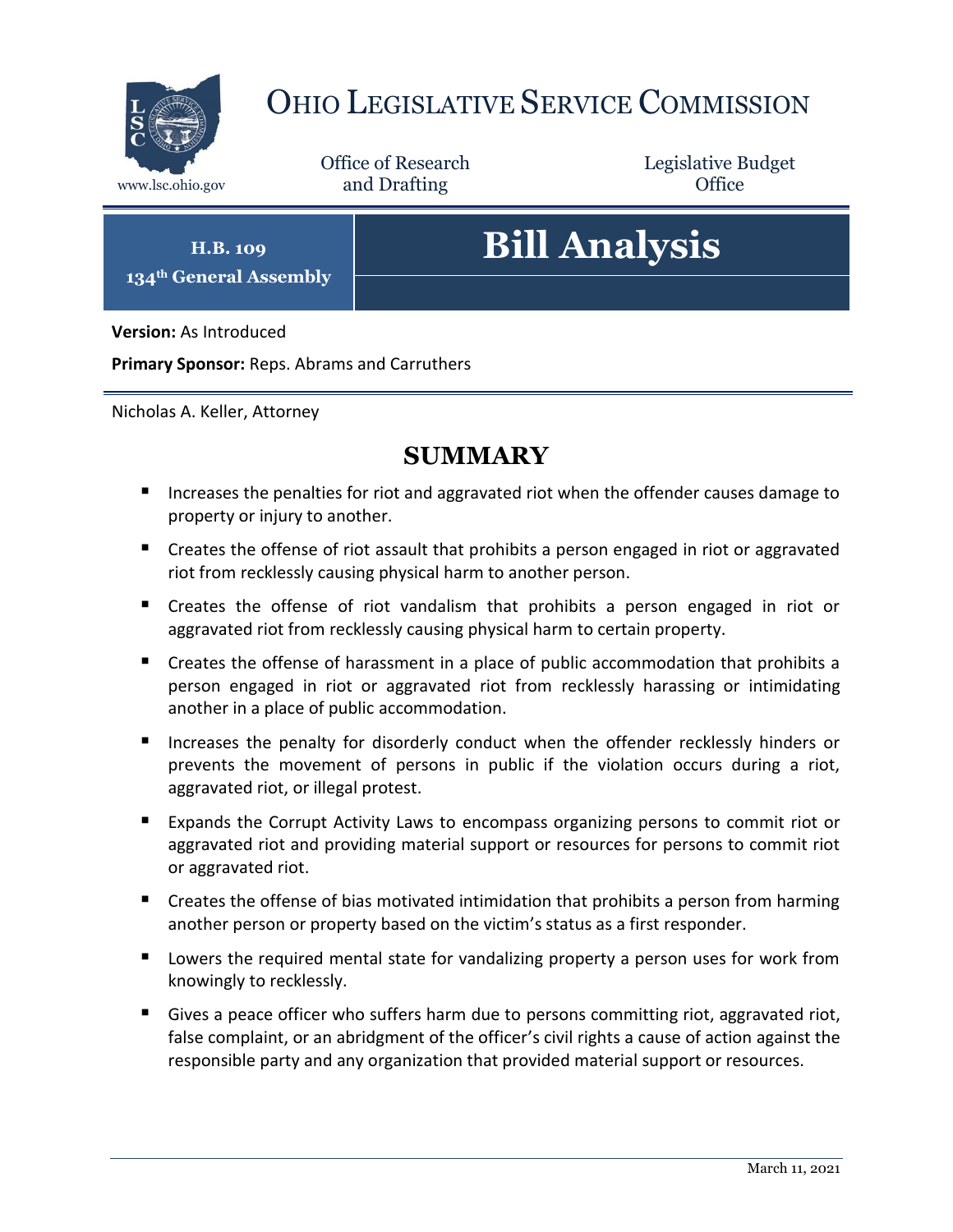## **DETAILED ANALYSIS**

#### **Riot crimes**

#### **Riot**

The bill increases the penalty for committing riot in certain circumstances. Under current law, a person may not participate with four or more others in a course of disorderly conduct with the purpose of committing a misdemeanor, intimidating a public official or employee, obstructing a governmental function, or impeding activities at an educational institution. A person who does so is guilty of riot, a first degree misdemeanor. The bill increases the penalty to a fourth degree felony when the offender causes damage to property or injury to another person.<sup>1</sup>

#### **Aggravated riot**

The bill also increases the penalty for committing aggravated riot in certain circumstances. Current law prohibits a person from participating with four or more others in a course of disorderly conduct with the purpose to commit or facilitate a felony or any offense of violence, or when the offender or other participant to the knowledge of the offender possesses or uses a deadly weapon or dangerous ordnance. A person who violates this prohibition is guilty of aggravated riot. Under current law, the penalty for aggravated riot is generally a fifth degree felony, but it may be a fourth or third degree felony depending on whether an offense of violence was involved or whether the offense was committed in a detention facility. Under the bill, if the person, when committing aggravated riot, causes damage to property or injury to another person, aggravated riot is a third degree felony.<sup>2</sup>

#### **Riot assault**

Under the bill, no person engaged in riot or aggravated riot may recklessly cause physical harm to another person. A person who violates this prohibition is guilty of riot assault, and the penalty is as follows:

- Except as provided below, a fifth degree felony;
- If the victim is an on-duty peace officer (any officer with law enforcement duties), a fourth degree felony;
- If the victim is an on-duty peace officer who suffers serious physical harm, a third degree felony.<sup>3</sup>

 $\overline{a}$ 

 $1$  R.C. 2917.03.

<sup>2</sup> R.C. 2917.02.

<sup>3</sup> R.C. 2903.131; R.C. 2935.01, not in the bill.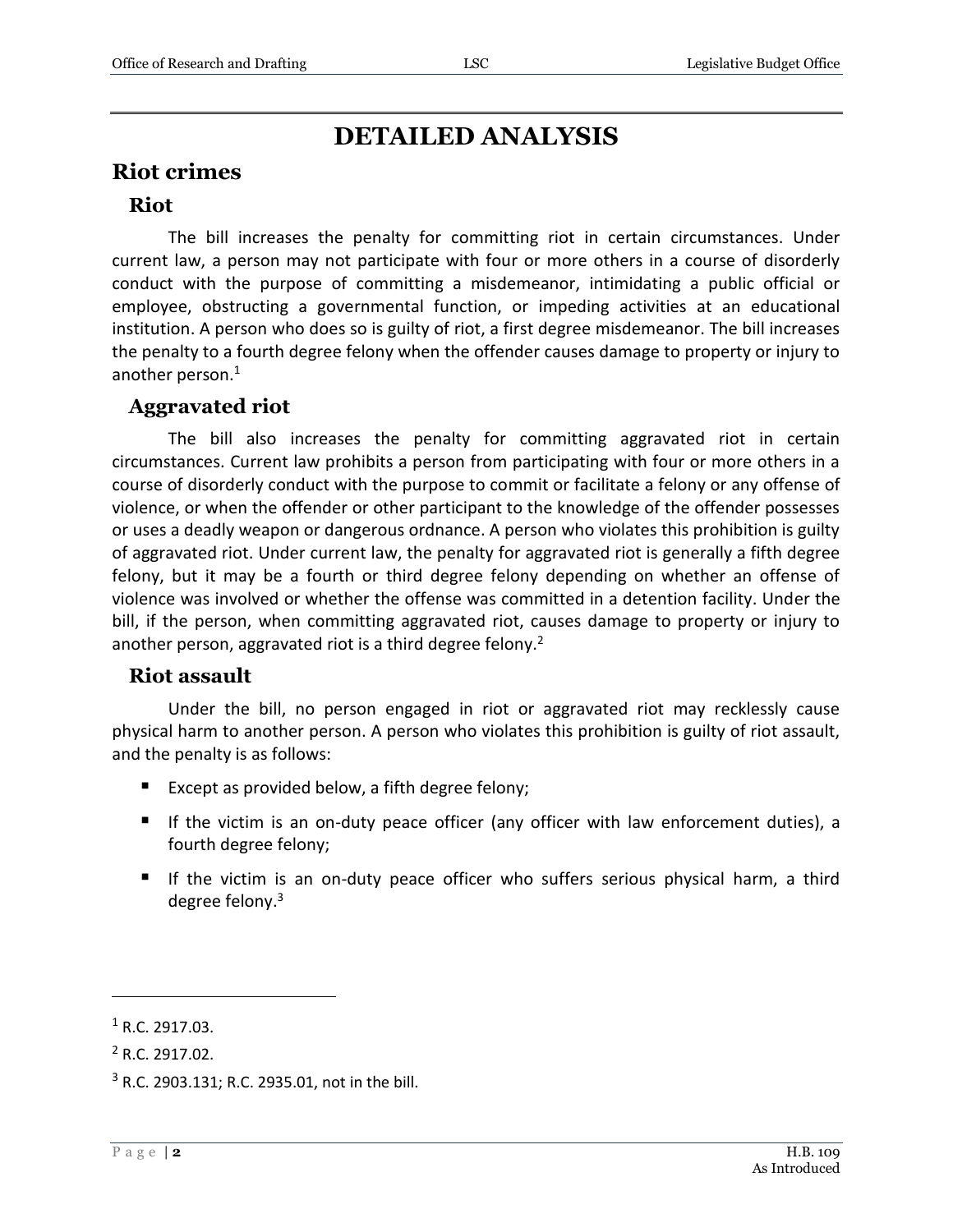#### **Riot vandalism**

The bill prohibits a person, without privilege to do so, from recklessly causing physical harm to any of the following property while engaging in riot or aggravated riot:

- **Property that is owned, leased, or controlled by a governmental entity;**
- A tomb, monument, gravestone, or other similar structure that is used as a memorial for the dead;
- A place of burial, memorial for the dead, or enclosure for the dead.

A person who violates this prohibition is guilty of riot vandalism, a fifth degree felony.<sup>4</sup>

#### **Harassment in a place of public accommodation**

Under the bill, no person may recklessly harass or intimidate another person in a place of public accommodation (any inn, restaurant, barbershop, public conveyance, theater, store, or any other place of public accommodation or amusement) while the person is engaging in riot or aggravated riot. A person who violates this prohibition is guilty of harassment in a place of public accommodation, a first degree misdemeanor.<sup>5</sup>

#### **Disorderly conduct**

The current offense of disorderly conduct contains a variety of prohibitions, one of which prohibits a person from recklessly causing inconvenience, annoyance, or alarm to another by hindering or preventing the movement of persons on a public street or to, from, or upon public or private property, so as to interfere with the rights of others, and by any act that serves no lawful and reasonable purpose of the offender. A violation is a minor misdemeanor, but may be more serious when certain aggravating circumstances are present.

The bill increases the penalty to a third degree felony if the violation occurs during a riot or aggravated riot, or during a protest or demonstration for which no permit was issued or for which the scope of any issued permit was exceeded.<sup>6</sup>

#### **Corrupt activity**

Under current law, a person or organization is prohibited from engaging in, or using proceeds derived from, a pattern of corrupt activity, a term that encompasses a broad swath of illegal activity ranging from racketeering to making terroristic threats. In general, a violation is a second degree felony, although aggravating circumstances can raise this to a first degree felony and subject the offender to the possibility of a mandatory prison term. Current law also allows a victim to obtain civil relief and the government to institute a lien on any property involved in a violation.

 $\overline{a}$ 

<sup>4</sup> R.C. 2909.05(E) and (F)(2).

<sup>5</sup> R.C. 2917.06; R.C. 4112.01, not in the bill.

 $6 R.C. 2917.11.$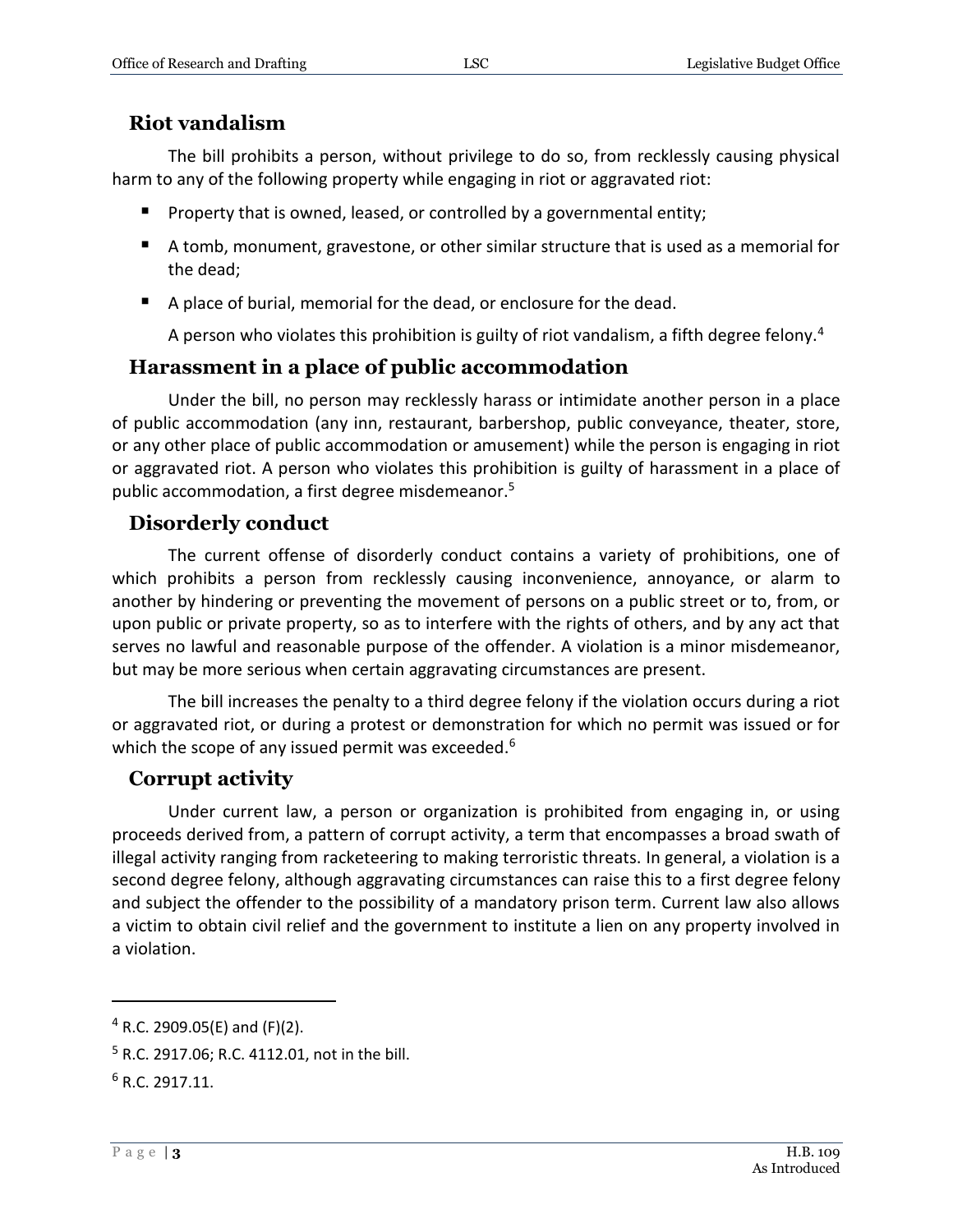The bill adds the following actions to the definition of "corrupt activity," but does not alter the penalties:

- **Providing material support or resources (money, communications, lodging, training, safe** houses, false paperwork, facilities, weapons, transportation, and certain other specified items and services, except medicine or religious materials) with purpose that the material support or resources will be used in whole or in part to plan, prepare, carry out, or aid in the commission of riot or aggravated riot;
- **•** Organizing persons or calling persons to gather for the purpose of committing riot or aggravated riot.<sup>7</sup>

#### **Bias motivated intimidation**

The bill prohibits a person from doing any of the following maliciously and with the specific intent to intimidate, harass, or terrorize another person because of that person's actual or perceived employment as a first responder (an emergency medical technician, paramedic, firefighter, or peace officer):

- Cause death or serious bodily harm to another person;
- Cause damage to or destroy any real or personal property of a person without permission when the amount of the damage or the value of the property destroyed exceeds \$500.

A person who commits a violation is guilty of bias motivated intimidation, a third degree felony. If the offender previously has been convicted of or pleaded guilty in multiple separate proceedings to multiple instances of robbery, burglary, or aggravated robbery or burglary, the court must sentence the offender to a definite prison term of 12, 18, 24, 30, 36, 42, 48, 54, or 60 months. Each violation is a separate offense and may not merge with any other offense. $8$ 

#### **Vandalism**

Current law contains a number of prohibitions the violation of which constitute vandalism. One prohibits a person from *knowingly* causing physical harm to property when either of the following applies:

- The property is used by its owner or possessor for their profession, business, trade, or occupation (work), and the value of the property or the amount of physical harm involved is \$1,000 or more;
- **E** Regardless of the value of the property or the amount of damage done, the property or its equivalent is necessary in order for its owner or possessor to engage in the owner's or possessor's work.

 $\overline{a}$ 

 $7$  R.C. 2923.31; R.C. 2923.32 through 2923.36 and 2909.21, not in the bill.

<sup>8</sup> R.C. 2927.121 and 2929.14(A)(3)(a); R.C. 4765.01, 2935.01, and 2941.25, not in the bill.